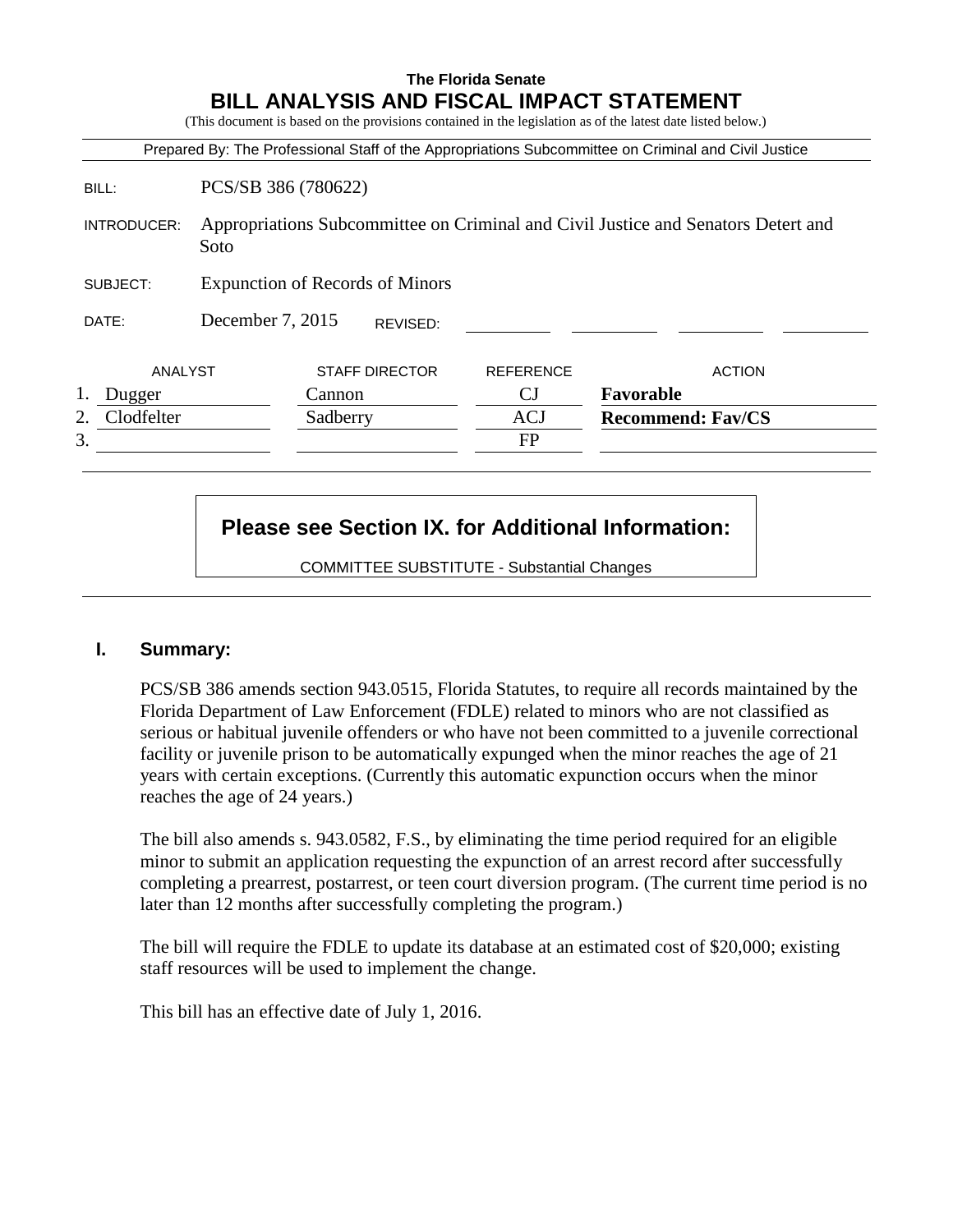## **II. Present Situation:**

### **Automatic Expunction of Criminal History Records of Minors**

Section 943.0515, F.S., requires the FDLE to automatically expunge the criminal history records of specified juveniles at age 24 or 26 years. For juveniles who are classified as serious or habitual juvenile offenders, or who have been committed to a juvenile correctional facility or juvenile prison, the FDLE must retain their record until the age of 26 years, at which time it is automatically expunged.<sup>1</sup> For all other juveniles, FDLE must retain the record until the juvenile reaches the age of 24 years, at which time it is automatically expunged.<sup>2</sup>

A juvenile's record cannot be automatically expunged if:

- A person 18 years of age or older is charged with or convicted of a forcible felony and the person's criminal history record as a minor has not yet been destroyed;
- At any time, a minor is adjudicated as an adult for a forcible felony; or
- The record relates to a minor who was adjudicated delinquent for a violation committed on or after July 1, 2007, as provided in s. 943.0435(1)(a)1.d., F.S.<sup>3,4</sup>

In these three instances, the person's record as a minor must be merged with and retained as part of their adult record.<sup>5</sup>

### **Juvenile Diversion Expunction**

Youth who successfully complete a prearrest, postarrest, or teen court diversion program after being arrested for a nonviolent misdemeanor are eligible to have their arrest expunged, providing they have no other past criminal history.<sup>6</sup> A nonviolent misdemeanor includes simple assault or battery when the expunction process is approved in writing by the local state attorney. A domestic violence arrest is not eligible for expunction. Receiving a juvenile diversion expunction does not prohibit a youth from requesting a regular sealing or expunction under s. 943.0585 or s. 943.059, F.S., if he or she is otherwise eligible.<sup>7</sup>

The expunged arrest record is available to criminal justice agencies<sup>8</sup> only under certain enumerated circumstances, such as when it is needed to determine eligibility for the diversion program, when a youth is seeking criminal justice employment, or when it is needed for a

 $\overline{a}$ 

<sup>&</sup>lt;sup>1</sup> Section 943.0515(1)(a), F.S.

<sup>2</sup> Section 943.0515(1)(b), F.S.

<sup>3</sup> Sections 943.0515(2) and (3), F.S.

<sup>4</sup> Section 943.0435, F.S., defines a "sexual offender" and prescribes when a sexual offender is required to register with FDLE.

<sup>5</sup> See *supra* note 3*.*

<sup>6</sup> Section 943.0582, F.S.

<sup>7</sup> *Id.*

<sup>8</sup> Section 943.045(11), F.S., defines a criminal justice agency as follows: a court; the FDLE; the Department of Juvenile Justice (DJJ); the protective investigations component of the Department of Children and Families (DCF), which investigates the crimes of abuse and neglect; or any other governmental agency or subunit thereof that performs the administration of criminal justice pursuant to a statute or rule of court and that allocates a substantial part of its annual budget to the administration of criminal justice.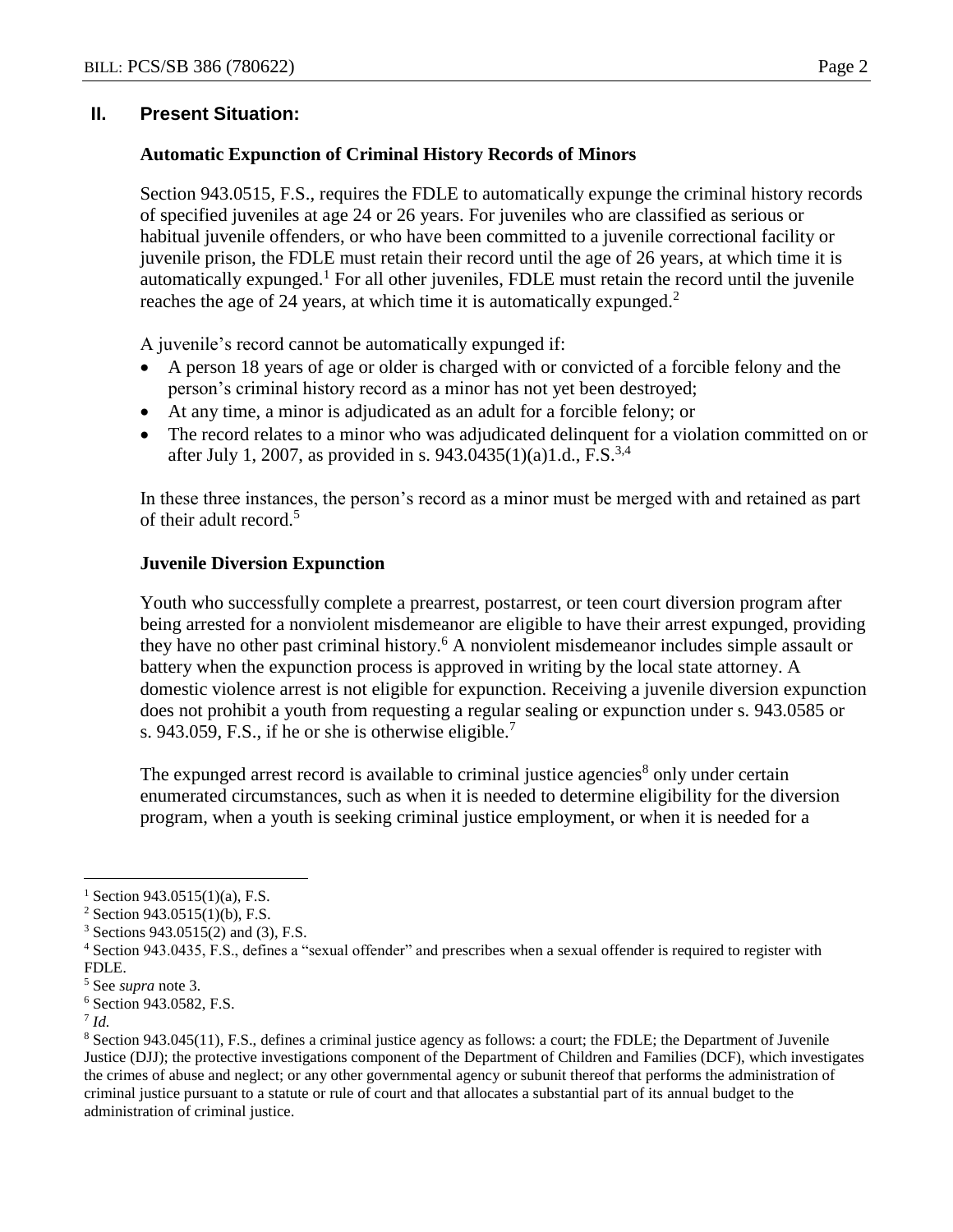criminal investigation. Local criminal justice agency records are treated as if they have been sealed (only available to limited entities for limited purposes<sup>9</sup>).

The FDLE is required to expunge the nonjudicial arrest record of a successful participant in a prearrest, postarrest, or teen court diversion program if the youth does the following: submits a timely filed application signed by the parents or by the minor if he or she is of age by then; submits a statement by the state attorney that the youth has successfully completed a prearrest or postarrest diversion program that was limited to minors arrested for a nonviolent misdemeanor (excluding domestic violence) who have not otherwise been charged with or found to have committed any criminal offense; participates in a diversion program that allows an expunction to occur; and provides that he or she has not been charged with or found to have committed a prior criminal offense.<sup>10</sup> The application must be submitted no later than 12 months after completion of the diversion program.

The FDLE is authorized to charge a \$75 processing fee for each juvenile diversion expunction request, but the executive director can waive the fee.<sup>11</sup>

# **III. Effect of Proposed Changes:**

## **Automatic Expunction of Criminal History Records of Minors**

The bill amends s. 943.0515, F.S., to require all records maintained by the FDLE related to minors who are not classified as serious or habitual juvenile offenders or who have not been committed to a juvenile correctional facility or juvenile prison to be automatically expunged when the minor reaches the age of 21 years, so long as one of the following exceptions does not apply:

- A person 18 years of age or older is charged with or convicted of a forcible felony and the person's criminal history record as a minor has not yet been destroyed;
- At any time, a minor is adjudicated as an adult for a forcible felony; or
- The record relates to a minor who was adjudicated delinquent for a violation committed on or after July 1, 2007, as provided in s. 943.0435(1)(a)1.d., F.S.<sup>12</sup>

The only change from current law is that the age for automatic expunction of records for these juveniles is lowered from 24 years of age to 21 years of age. The automatic expunction of records related to juveniles who are classified as serious or habitual juvenile offenders or who have been committed to a juvenile correctional facility or juvenile prison remains at 26 years of age.

## **Application for Expunction of Criminal History Records Prior to Age 21**

The bill also amends s. 943.0515, F.S., to provide that a minor who is eligible for automatic expunction of criminal history records at age 21 may apply for expunction of such records any

 $\overline{a}$  $9$  See s. 943.059(4), F.S.

<sup>10</sup> Section 943.0582(3), F.S.

<sup>&</sup>lt;sup>11</sup> Section 943.0582(4), F.S.

<sup>12</sup> See *supra* note 4.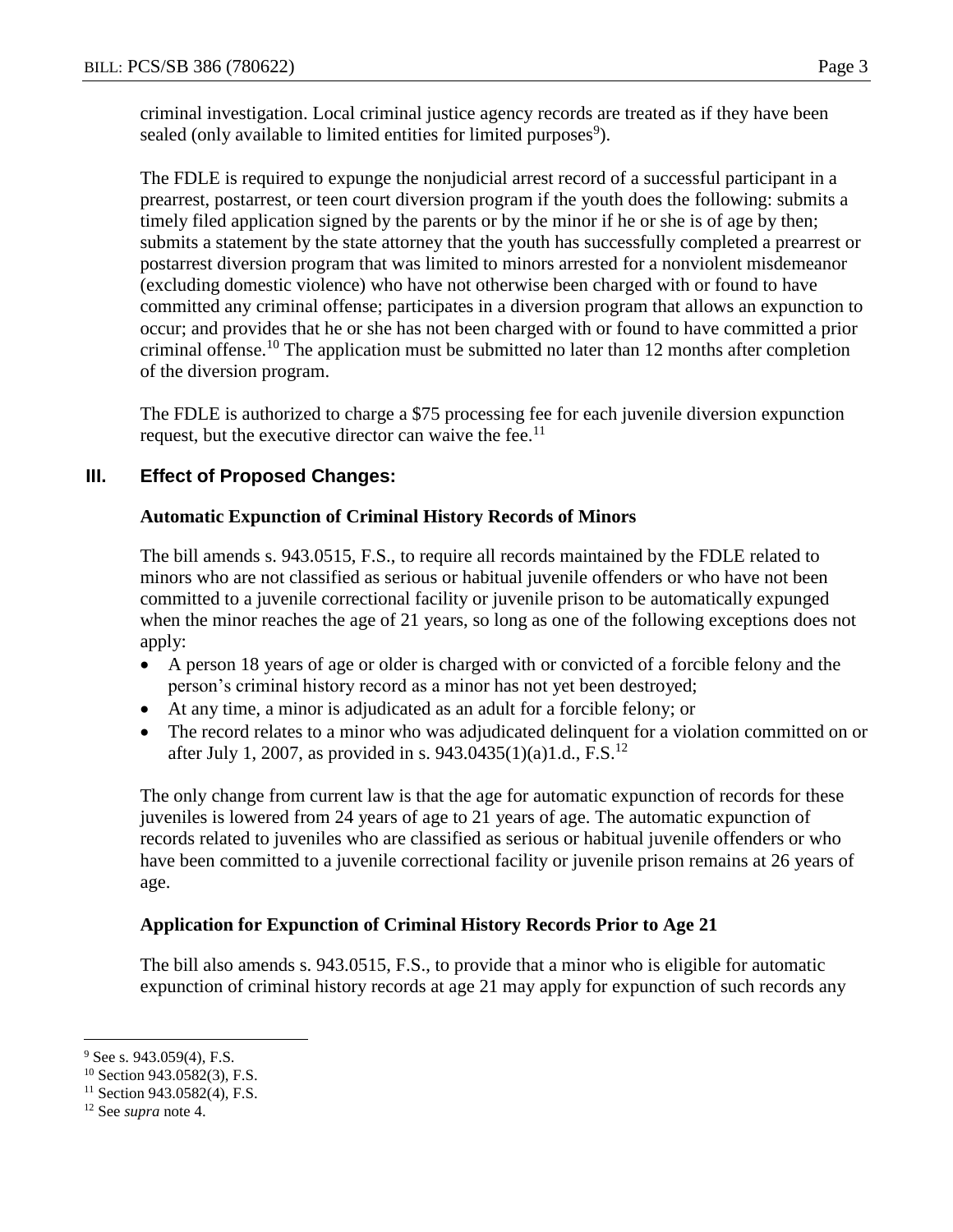time after reaching 18 years of age. In order to qualify for expunction prior to age 21, the minor must apply to the FDLE and must:

- Submit a full set of fingerprints for identity verification;
- Submit a \$75 processing fee;
- Have the approval of the state attorney for each circuit in which an offense specified in the criminal history record occurred; and
- Submit a sworn, written statement attesting that he or she has not been charged or found to have committed any criminal offense in any jurisdiction of the state or within the United States within five years prior to the application date. Thus, an applicant who applies for expunction at age eighteen would be eligible for expunction of offenses committed before he or she reached thirteen years of age. The sworn statement must also attest that the applicant is no longer under court supervision for the arrest or alleged criminal activity for which expunction is sought. The bill provides that knowingly submitting false information in the sworn statement is a third degree felony.

An unsuccessful request for early expunction of criminal history records will not affect the applicant's eligibility for automatic expunction of the records upon reaching 21 years of age.

## **Juvenile Diversion Expunction**

The bill also amends s. 943.0582, F.S., by eliminating the current time period required for an eligible minor to submit an application requesting expunction of an arrest record after successfully completing a prearrest, postarrest, or teen court diversion program. (The statute currently requires a minor to submit an application no later than 12 months after successfully completing the program.)

The bill takes effect July 1, 2016.

# **IV. Constitutional Issues:**

A. Municipality/County Mandates Restrictions:

None.

B. Public Records/Open Meetings Issues:

None.

C. Trust Funds Restrictions:

None.

# **V. Fiscal Impact Statement:**

A. Tax/Fee Issues:

None.